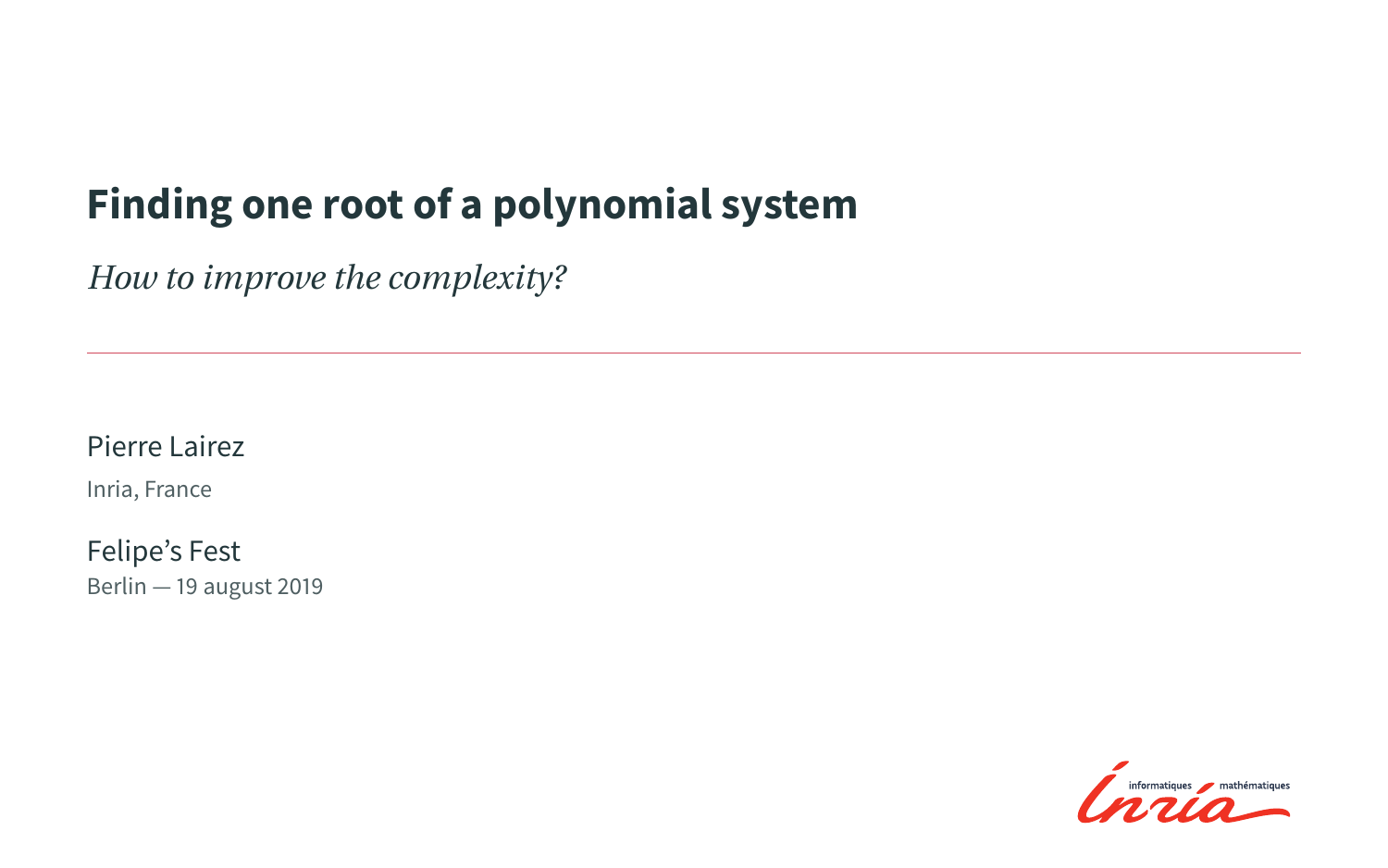#### On a problem posed by Steve Smale

By PETER BÜRGISSER and FELIPE CUCKER

#### Abstract

The 17th of the problems proposed by Steve Smale for the 21st century asks for the existence of a deterministic algorithm computing an approximate solution of a system of  $n$  complex polynomials in  $n$  unknowns in time polynomial, on the average, in the size N of the input system. A partial solution to this problem was given by Carlos Beltrán and Luis Miguel Pardo who exhibited a randomized algorithm doing so. In this paper we further extend this result in several directions. Firstly, we exhibit a linear homotopy algorithm that efficiently implements a nonconstructive idea of Mike Shub. This algorithm is then used in a randomized algorithm, call it LV, à la Beltrán-Pardo. Secondly, we perform a smoothed analysis (in the sense of Spielman and Teng) of algorithm LV and prove that its smoothed complexity is polynomial in the input size and  $\sigma^{-1}$ , where  $\sigma$  controls the size of of the random perturbation of the input systems. Thirdly, we perform a condition-based analysis of LV. That is, we give a bound, for each system  $f$ , of the expected running time of LV with input  $f$ . In addition to its dependence on  $N$  this bound also depends on the condition of  $f$ . Fourthly, and to conclude, we return to Smale's 17th problem as originally formulated for deterministic algorithms. We exhibit such an algorithm and show that its average complexity is  $N^{\mathcal{O}(\log \log N)}$ . This is nearly a solution to Smale's 17th problem.

#### Contents

| 1. Introduction             | 1786 |
|-----------------------------|------|
| Acknowledgments             | 1791 |
| 2. Preliminaries            | 1791 |
| 2.1. Setting and notation   | 1791 |
| 2.2. Newton's method        | 1793 |
| 2.3. Condition numbers      | 1793 |
| 2.4. Gaussian distributions | 1794 |

P.B. was partially supported by DFG grant BU 1371/2-1 and Paderborn Institute for Scientific Computation (PaSCo). F. C. was partially supported by GRF grant CityU 100810.

An extended abstract of this work was presented at STOC 2010 under the title "Solving Polynomial Equations in Smoothed Polynomial Time and a Near Solution to Smale's 17th Problem".

Grundlehren der mathematischen Wissenschaften 349 A Series of Comprehensive Studies in Mathematics

#### Peter Bürgisser **Felipe Cucker**

# **Condition**

The Geometry of Numerical Algorithms



1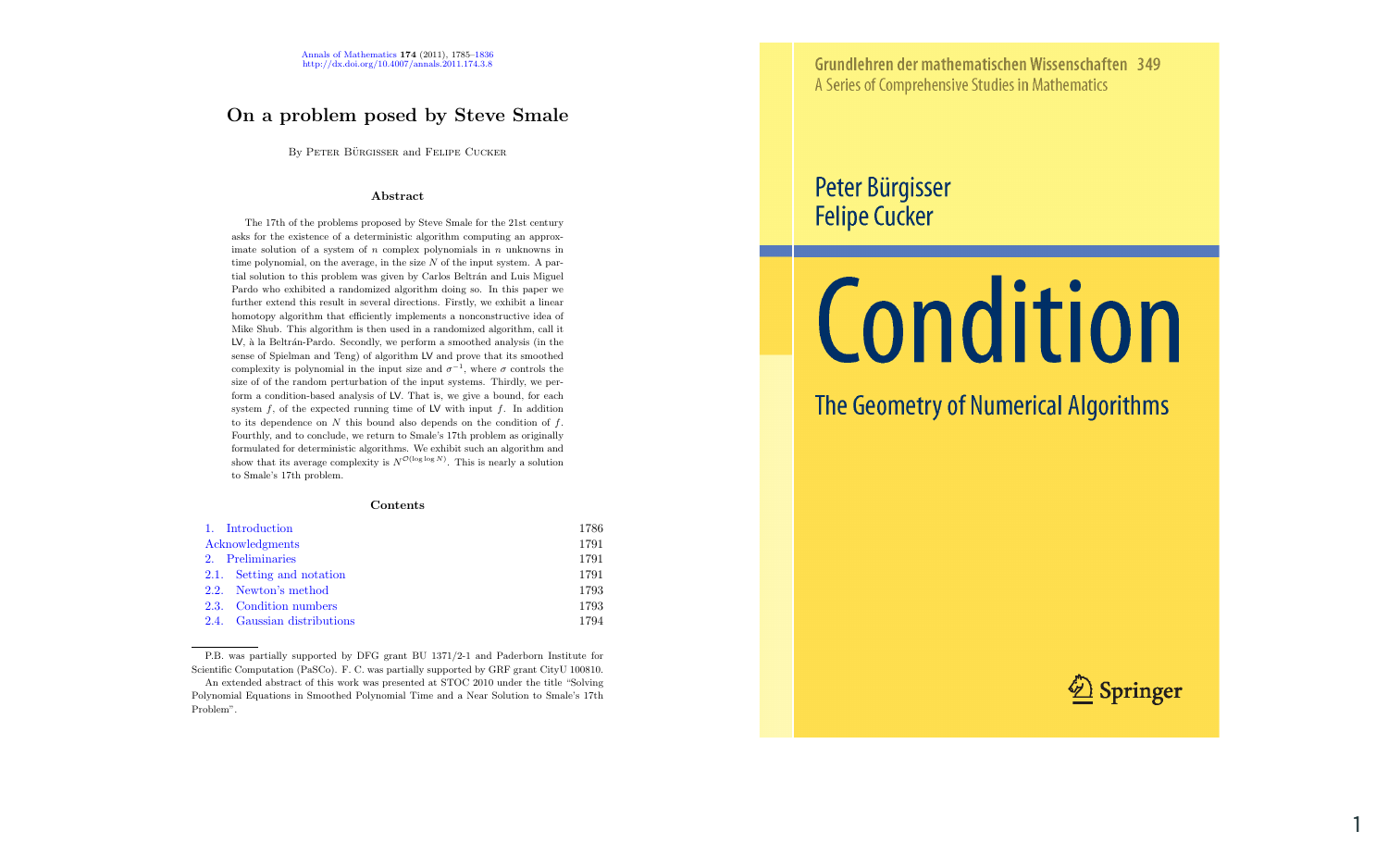## *Solving polynomial systems in polynomial time?*

## Can we compute the roots of a polynomial system in polynomial time? **Likely not, deciding feasibility is NP-complete.**

Can we compute the complex roots of *n* equations in *n* variables in polynomial time? **No, there are too many roots.**

| degree |                 |                | п                                                                                                     | $\delta \gg n$                   |
|--------|-----------------|----------------|-------------------------------------------------------------------------------------------------------|----------------------------------|
|        |                 |                | input size $n\binom{\delta+n}{n}$ $\sim \frac{1}{2}n^3$ $\sim \frac{1}{\sqrt{\pi}}n^{\frac{1}{2}}4^n$ | $\sim \frac{1}{(n-1)!} \delta^n$ |
| #roots | $\mathcal{S}^n$ | 2 <sub>n</sub> | $n^{n}$                                                                                               | $\delta^n$                       |

**Bézout bound vs. input size** (*n* polynomial equations, *n* variables, degree *δ*)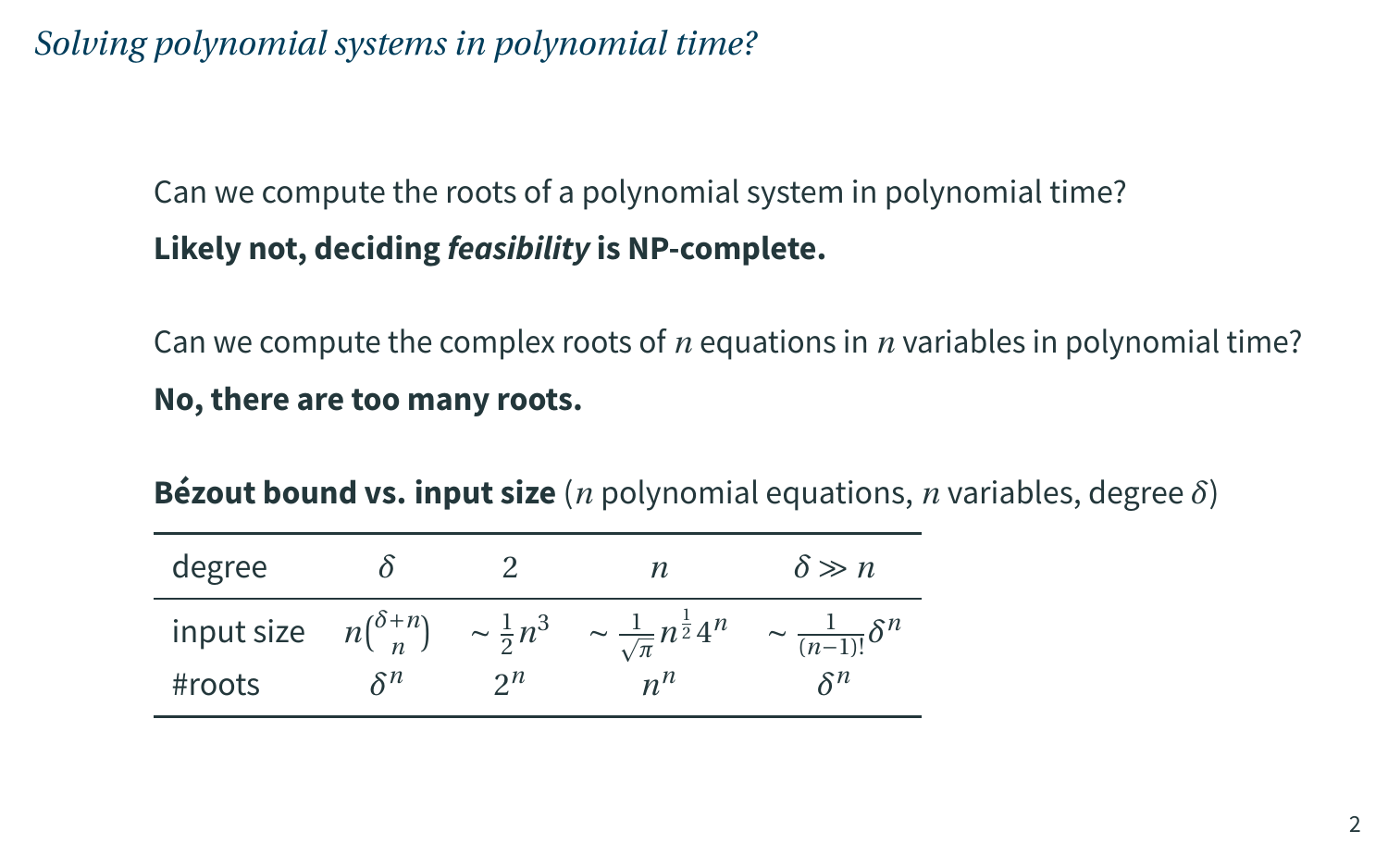*Finding one root: a purely numerical question*

**#roots**  $\gg$  **input size** To compute a single root, do we have to pay for #roots? **using exact methods** Having one root is having them all (generically). **using numerical methods** One may approximate one root disregarding the others. **polynomial complexity?** Maybe, but only with numerical methods

This is Smale's question

Now solved , let's ask for more!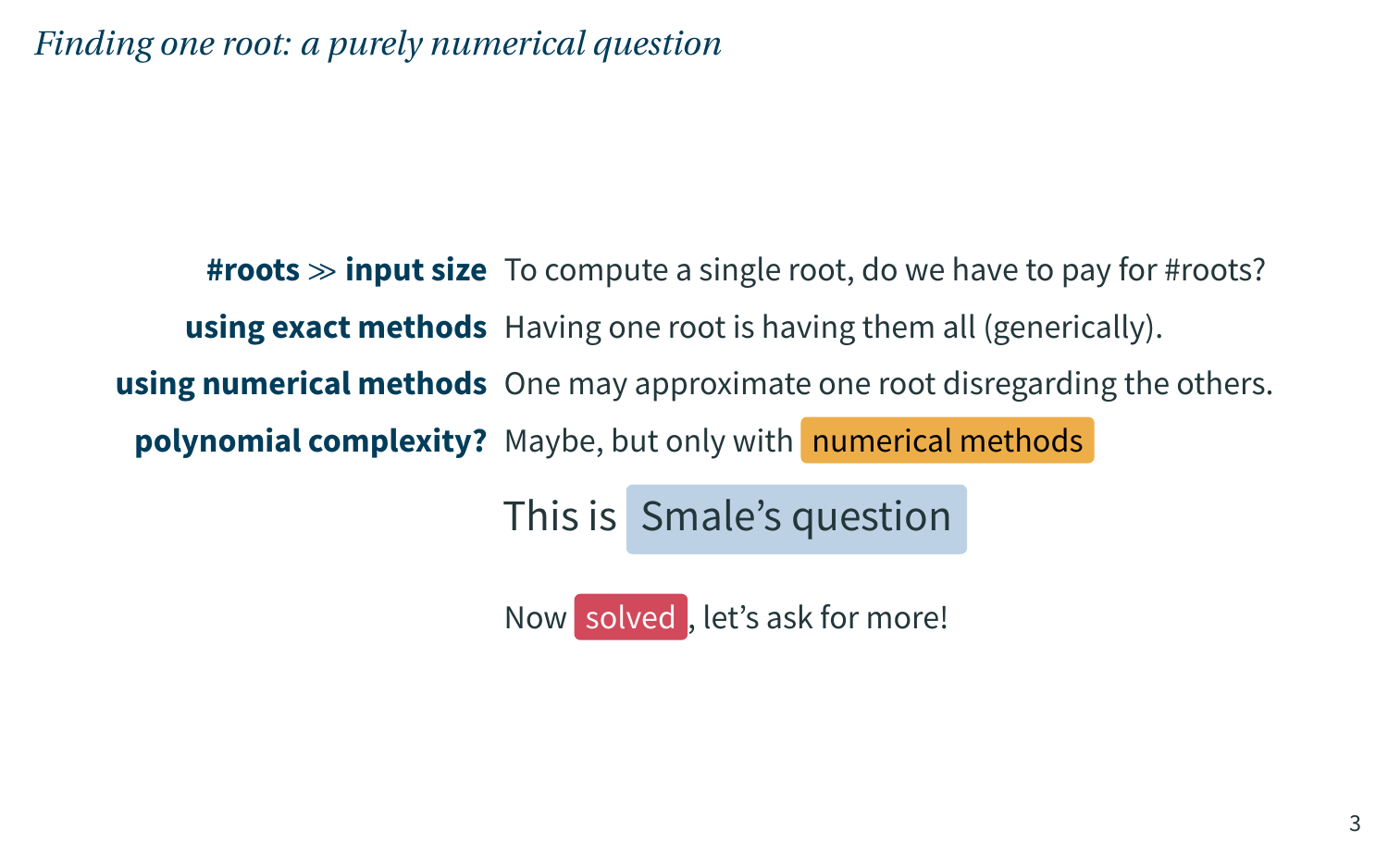#### *Numerical continuation*

- *F<sup>t</sup>* a polynomial system depending continuously on  $t \in [0, 1]$
- $z_0$  a root of  $F_0$

#### **function** NumericalContinuation( $F_t$ ,  $z_0$ )

 $t \leftarrow 0$ 

 $z \leftarrow z_0$ 

**repeat**

 $t \leftarrow t + \Delta t$  $z \leftarrow \text{Newton}(F_t, z)$ **until**  $t \ge 1$ **return** *z*

#### **end function**

- Solves any generic system
- How to set the step size ∆*t* ?
- How to choose the start system  $F_0$ ?
- How to choose a path?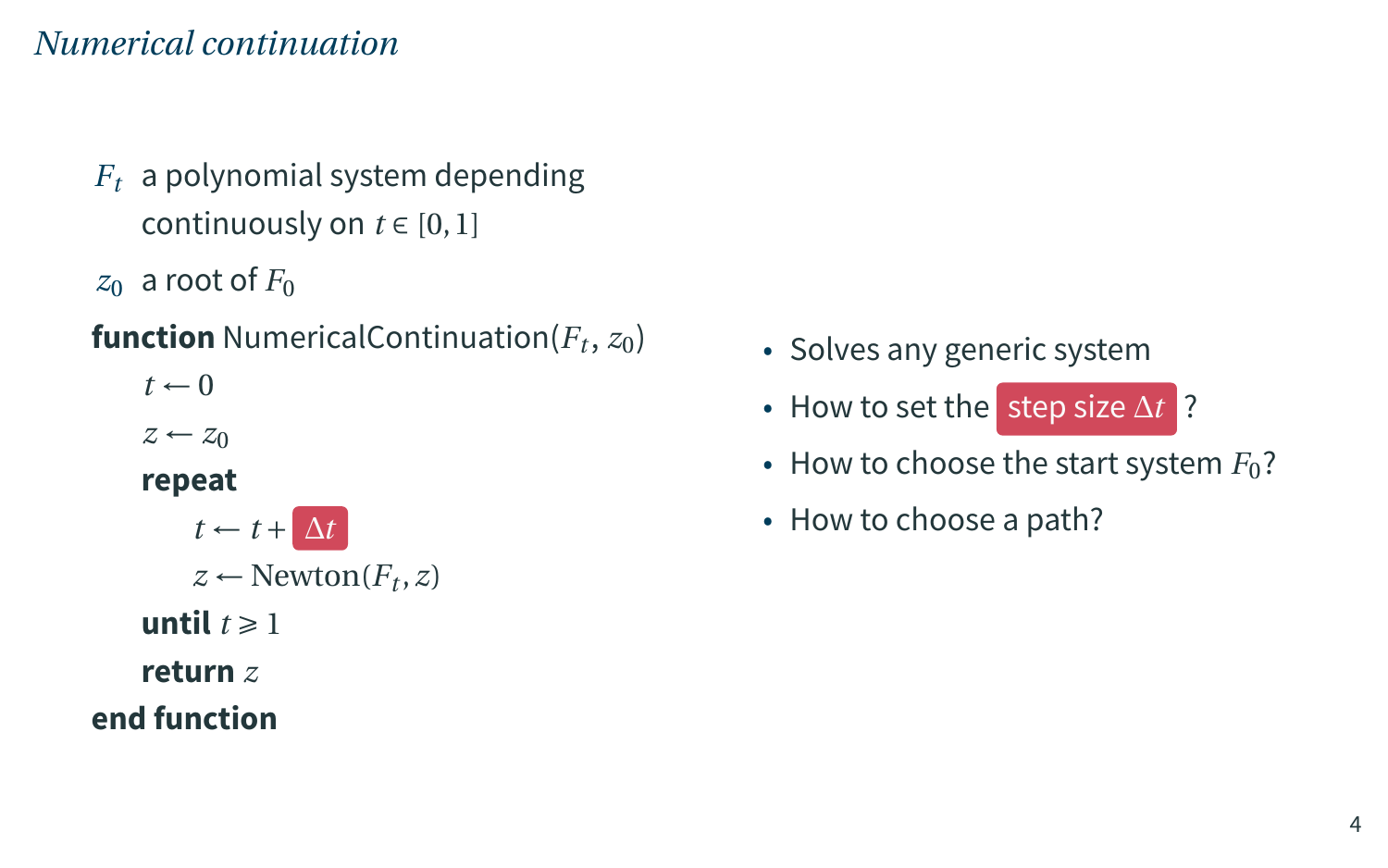# <span id="page-5-0"></span>**[A short history](#page-5-0)**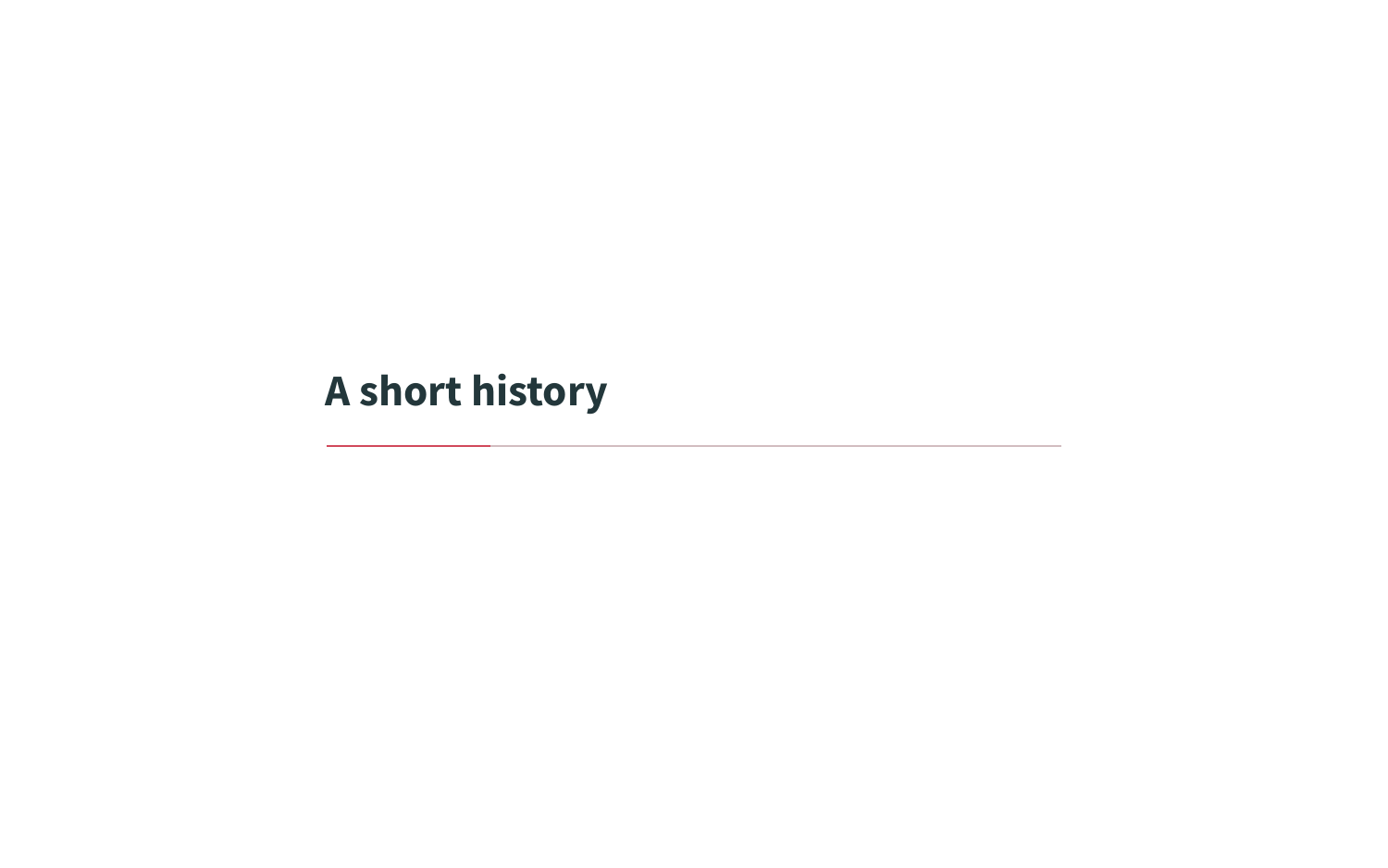*Average analysis*

the complexity is unbounded near singular cases.  $\rightsquigarrow$  stochastic analysis

**global distribution** centered Gaussian in the space of all polynomial systems **local distribution** non-centered Gaussian

**randomized algorithms** choosing the continuation path may need randomization **Lairez (2017)** this can be derandomized eliminated for average analysis

0.5052901974653159101332266788850000162102

noise extraction

*x* = 0.60440256241808951611780812491046865052901974653159101332266788850000162102 truncation

0.6044025624180895161178081249104686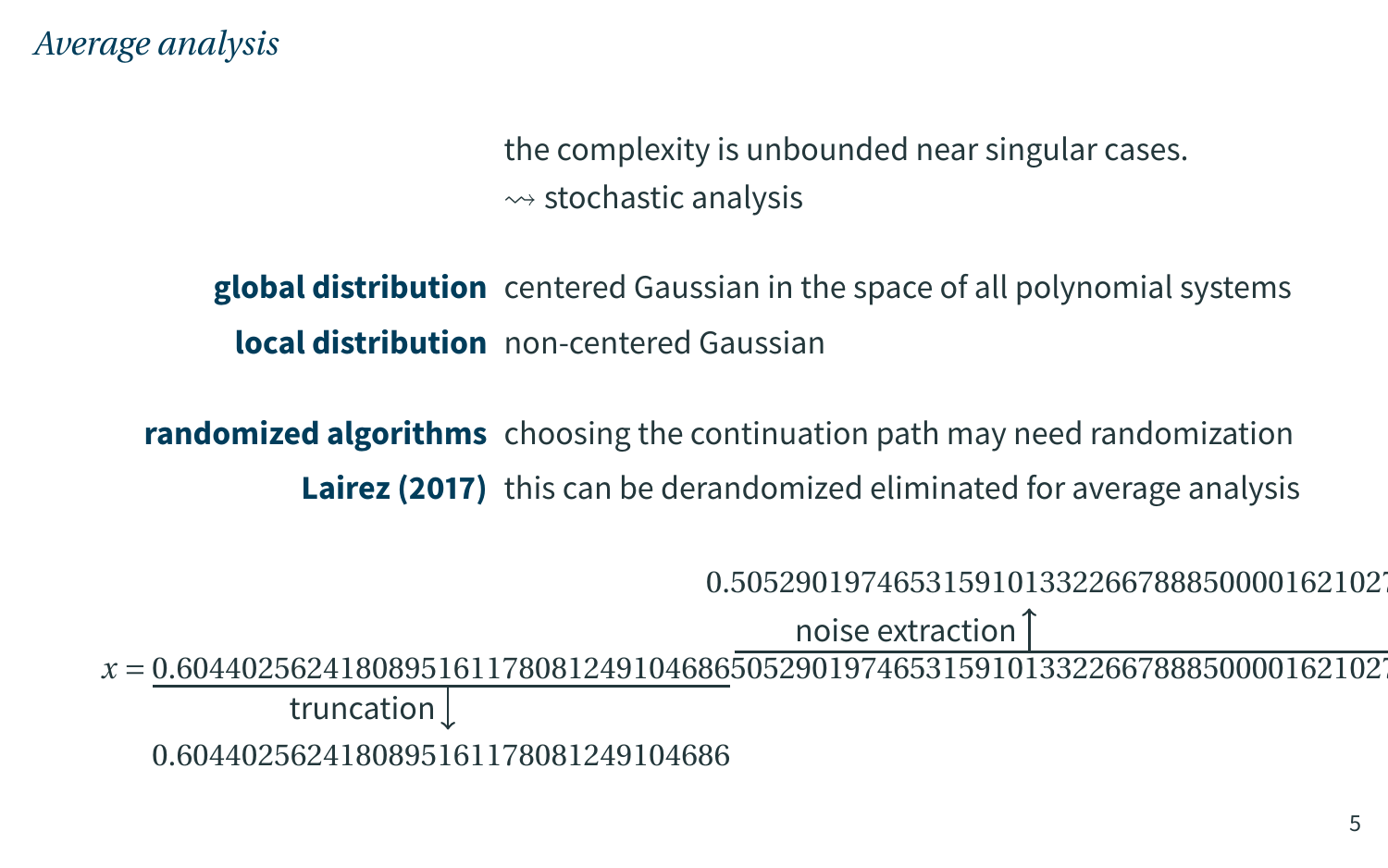*Renegar [\(1987\)](#page-0-0)*

*n* complex variables *n* random equations of degree *δ* input size *N*

**input distribution** centered **# of steps**  $\frac{\text{poly}(\delta^n)}{\text{poly}}$ , with high probability **starting system**  $x_1^{\delta} = 1, ..., x_n^{\delta} = 1$ **continuation path**  $(1-t)F_0 + tF_1$ 

**previous best** ∅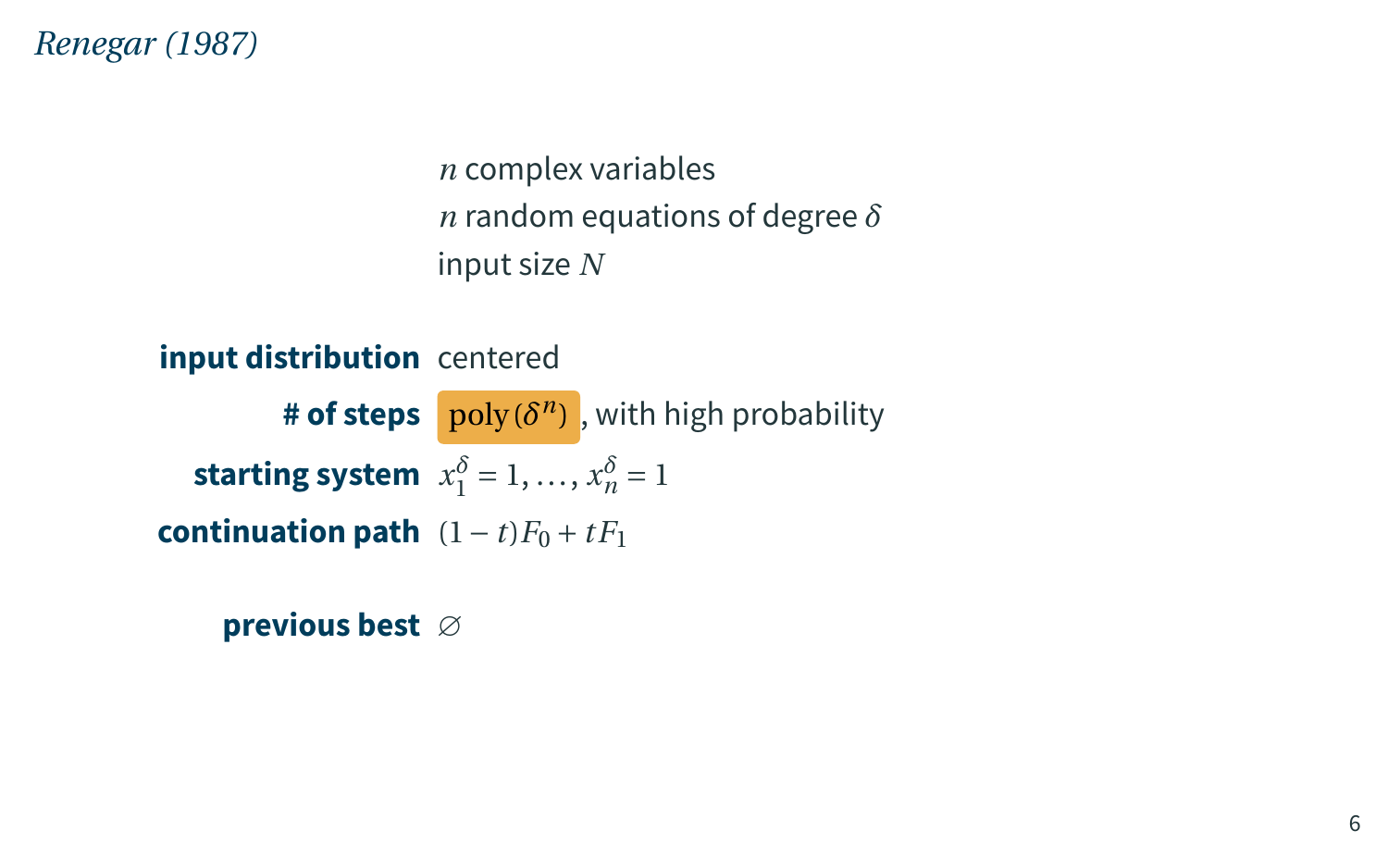*Shub, Smale [\(1994\)](#page-0-0)*

*n* complex variables *n* random equations of degree *δ* input size *N*

**input distribution** centered # **of steps** poly(N), with high probability **starting system** not constructive **continuation path**  $(1-t)F_0 + tF_1$ 

**previous best** poly( $\delta^n$ )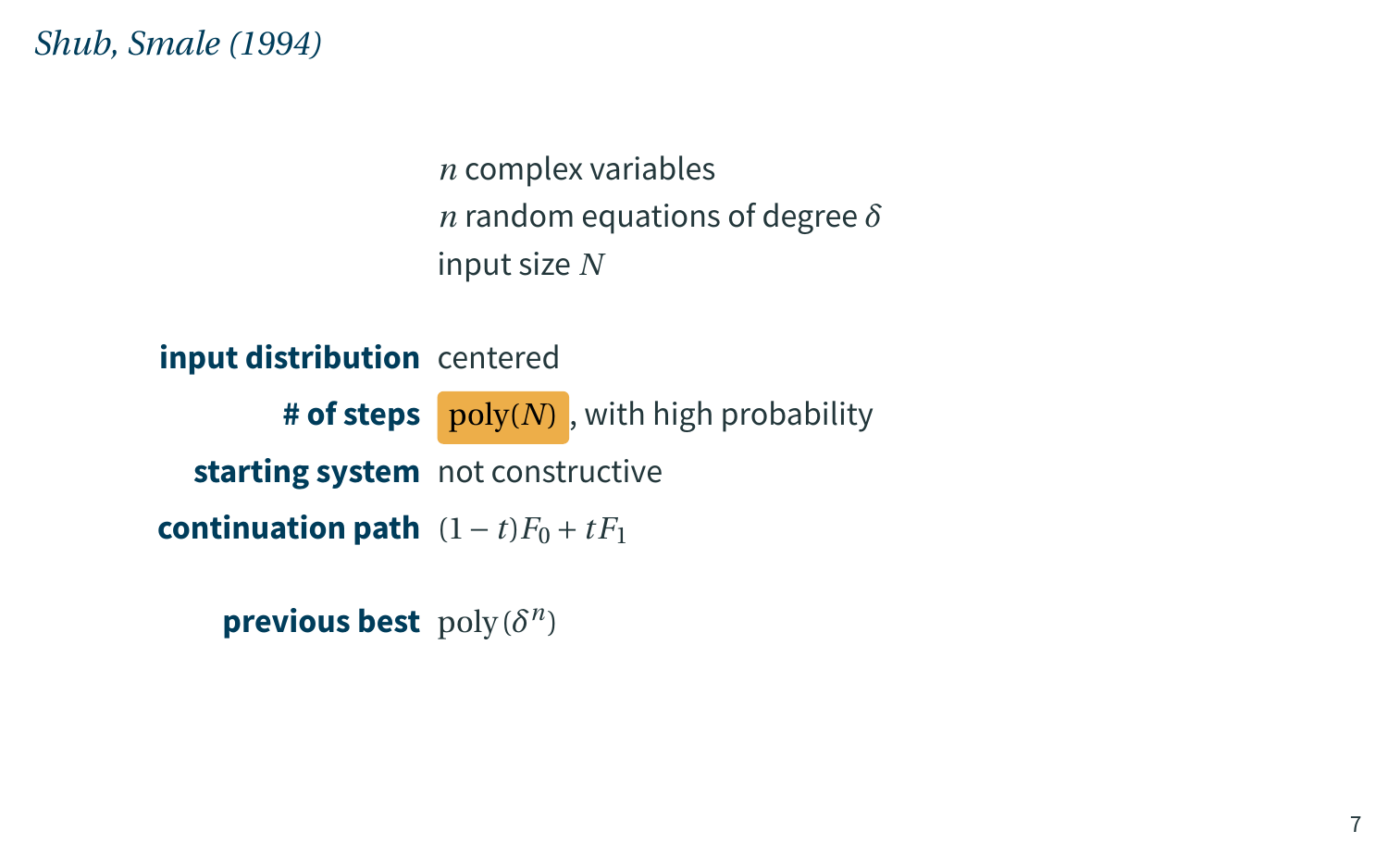*Beltrán, Pardo [\(2009\)](#page-0-0)*

*n* complex variables *n* random equations of degree *δ* input size *N*

**input distribution** centered **# of steps** *O*(*nδ* 3/2*N*) , on average **starting system** random system, sampled directly with a root **continuation path**  $(1-t)F_0 + tF_1$ 

**previous best**  $\text{poly}(\delta^n) \to \text{poly}(N)$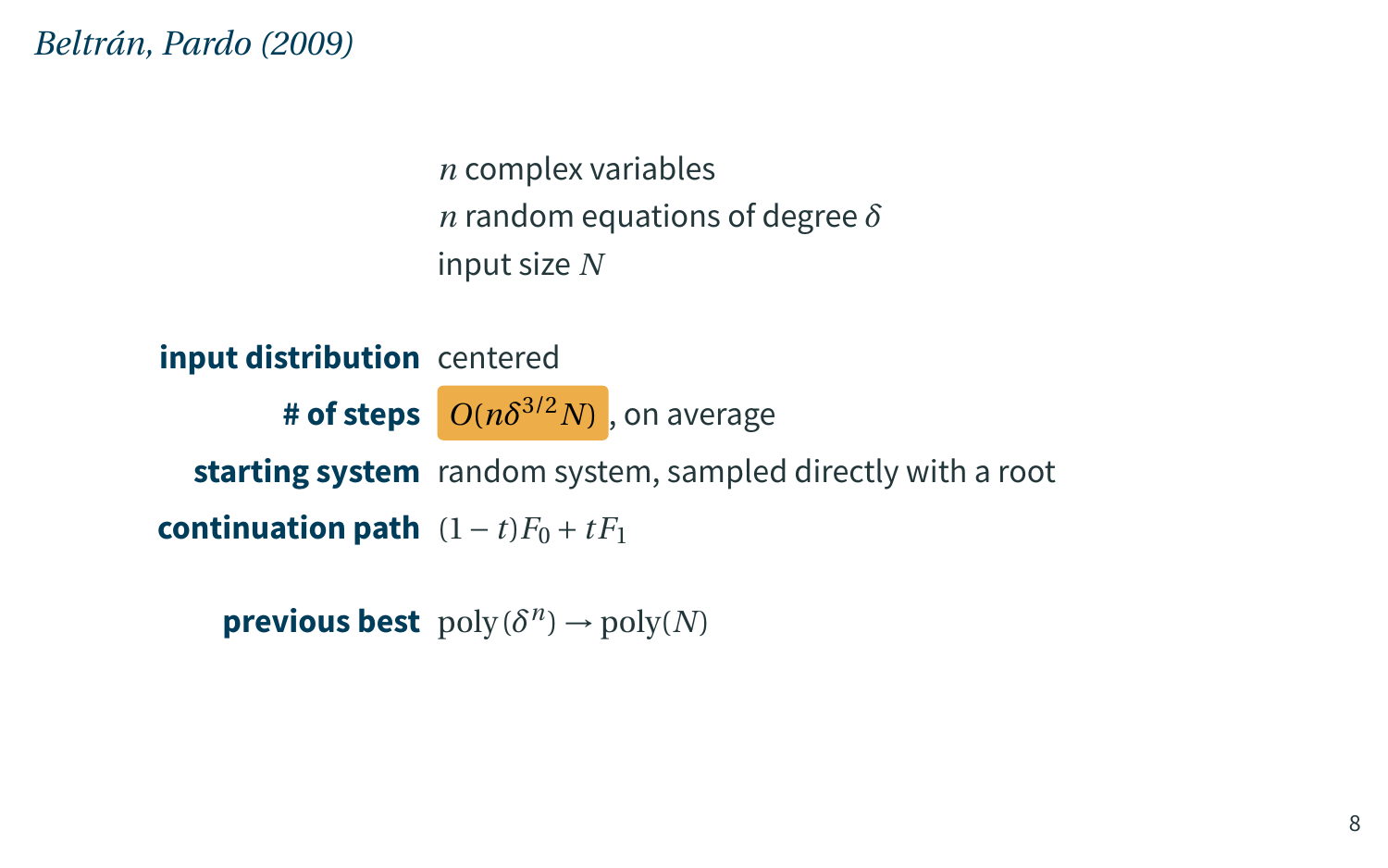*Bürgisser, Cucker [\(2011\)](#page-0-0)*

*n* complex variables *n* random equations of degree *δ* input size *N*

 $\frac{1}{2}$  **input distribution** non-centered, variance  $\sigma^2$ , really relevant to applications! **# of steps** *O*(*nδ* 3/2*N*/*σ*) , on average **starting system** idem Beltrán-Pardo **continuation path**  $(1-t)F_0 + tF_1$ 

**previous best** ∅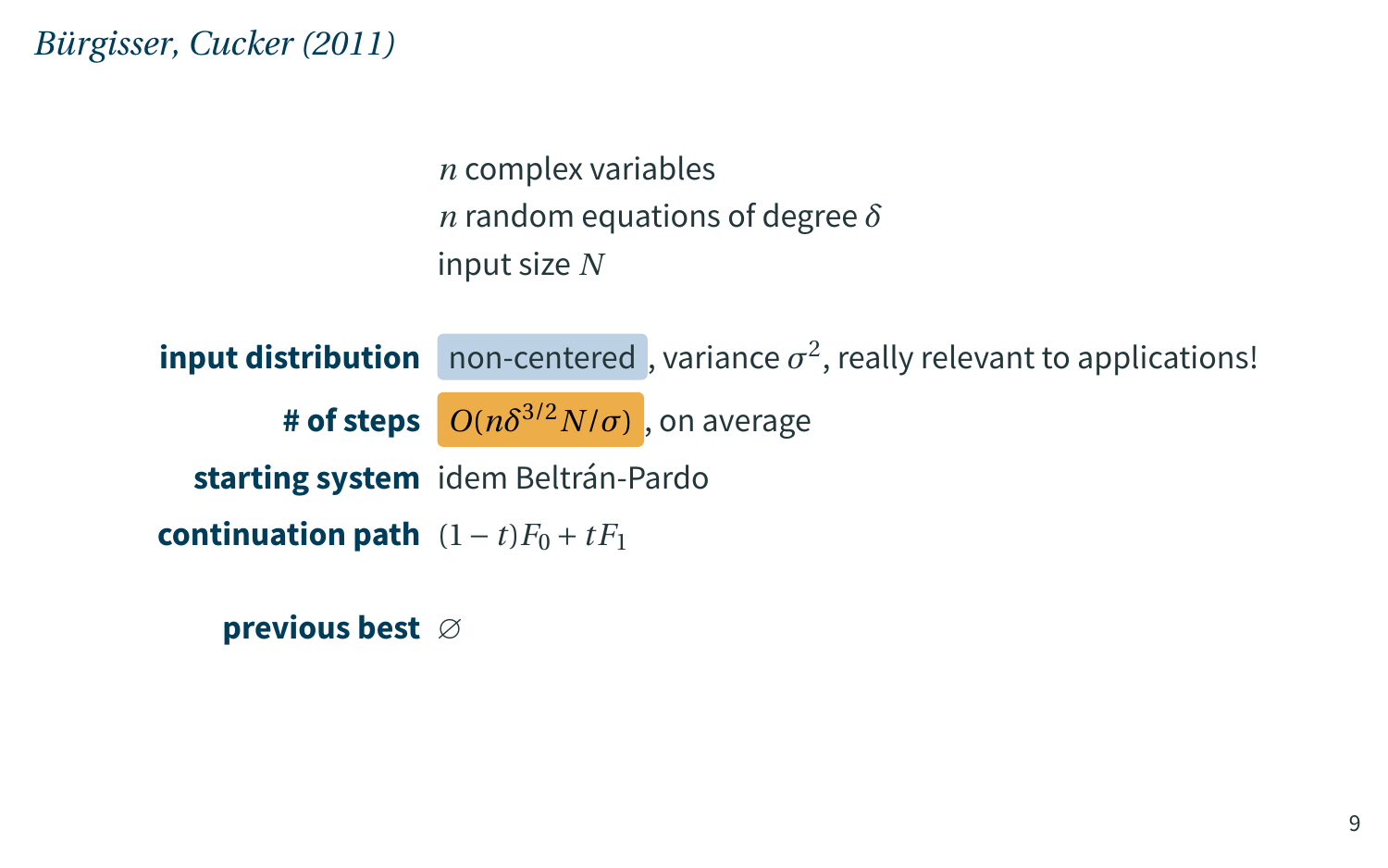*Armentano, Beltrán, Bürgisser, Cucker, Shub [\(2016\)](#page-0-0)*

*n* complex variables *n* random equations of degree *δ* input size *N*

**input distribution** centered **# of steps** *O*(*nδ* 3/2*N* 1/2) , on average **starting system** idem Beltrán-Pardo **continuation path**  $(1-t)F_0 + tF_1$ 

**previous best**  $\text{poly}(\delta^n) \to \text{poly}(N) \to O(n\delta^{3/2}N)$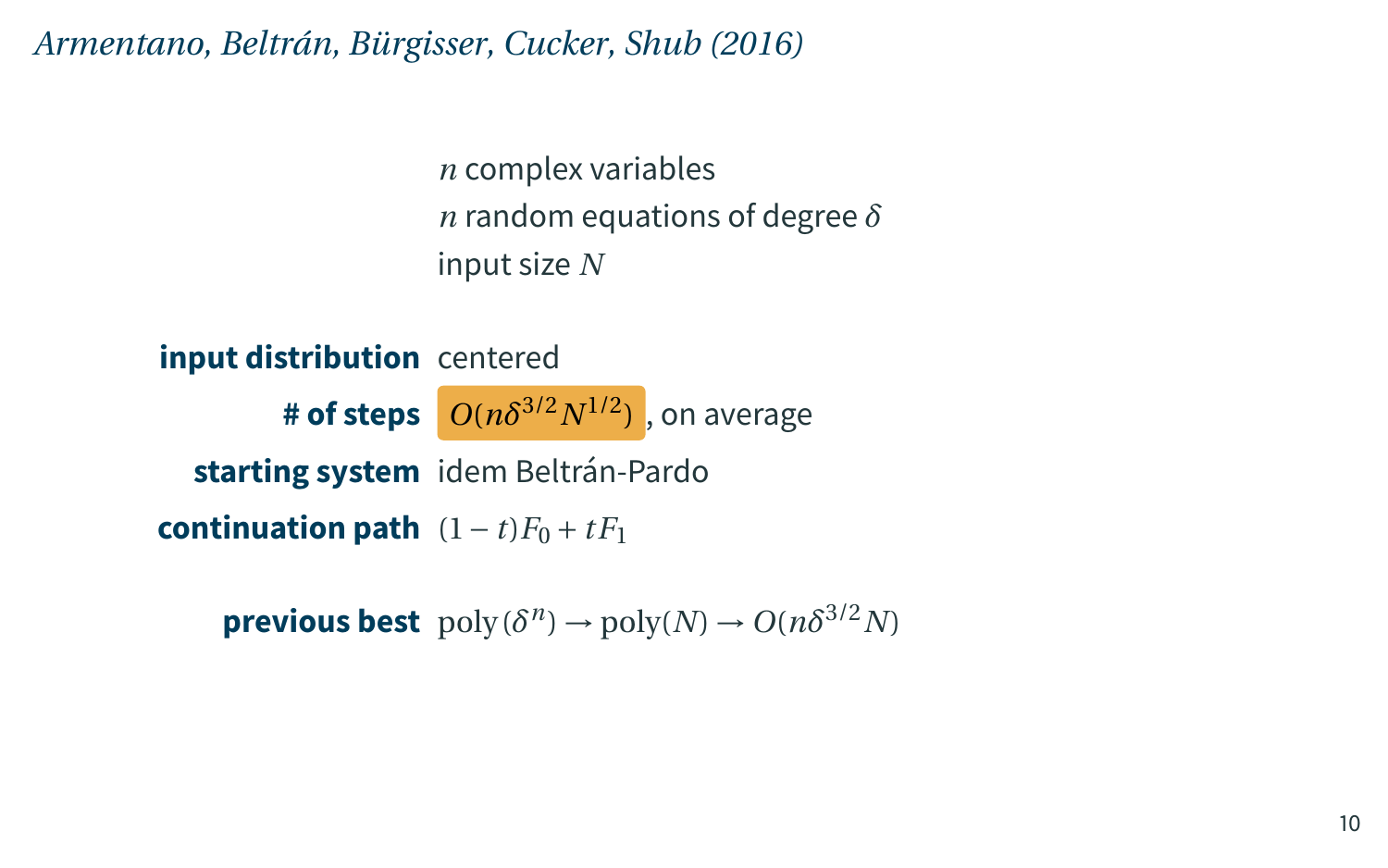#### *Lairez (2017)*

*n* complex variables *n* random equations of degree *δ* input size *N*

**input distribution** centered **# of steps** *O*(*n* 3*δ* 2 ) , on average **starting system** an analogue of Beltrán-Pardo **continuation path**  $(f_1 \circ u_1^{1-t}, \ldots, f_n \circ u_n^{1-t})$ , with  $u_i \in U(n+1)$ (rigid motion of each equations)

**previous best**  $\text{poly}(\delta^n) \to \text{poly}(N) \to O(n\delta^{3/2}N) \to O(n\delta^{3/2}N^{1/2})$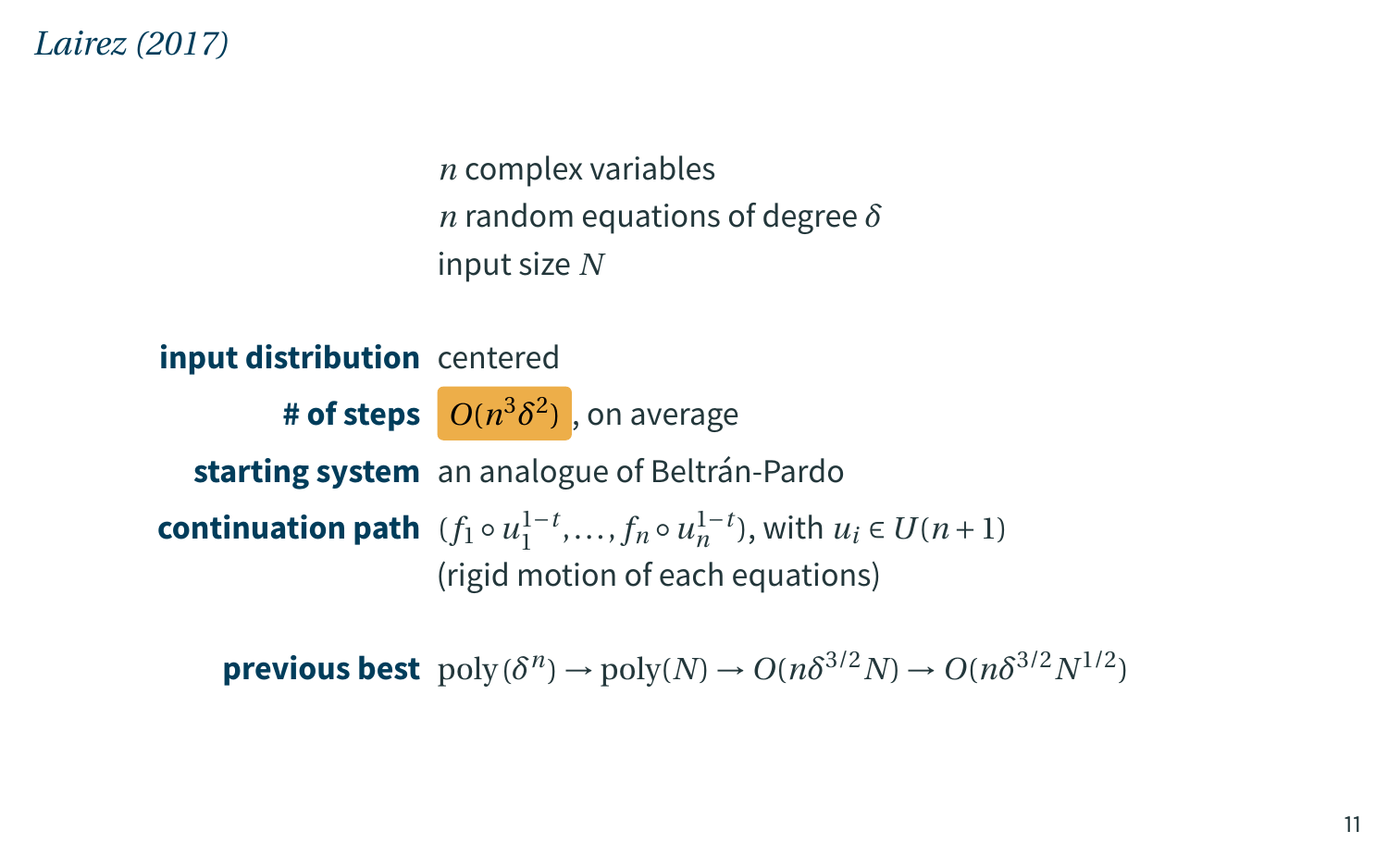# <span id="page-13-0"></span>**[Improving the conditioning](#page-13-0)**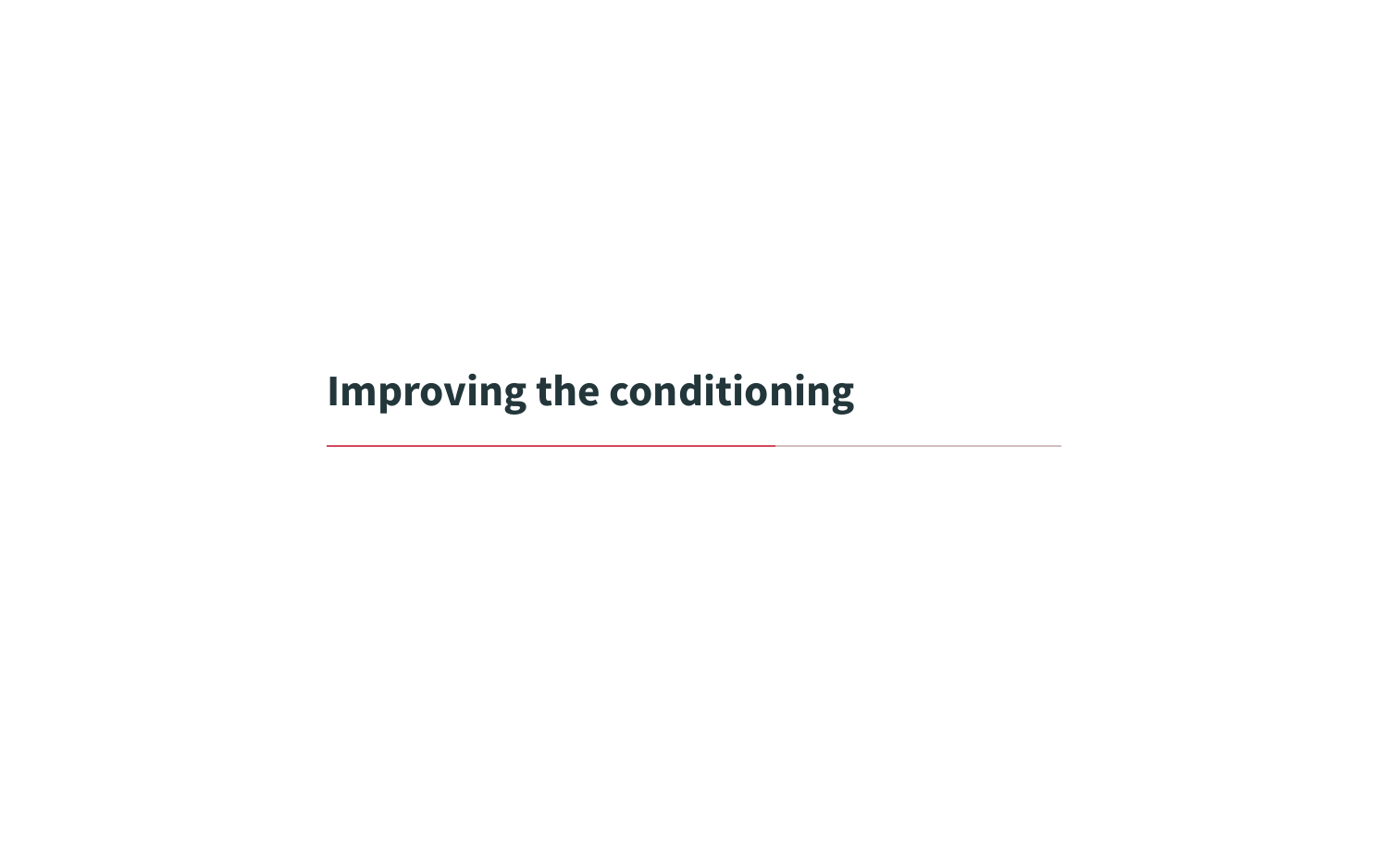*How to improve the complexity?*

By making bigger steps!

 $z =$  the current root  $\rho(F, z)$  = inverse of the radius of the bassin of attraction of *z*  $\mu(F, z) = \sup \left[ \text{over } F' \sim F \text{ and } F'(z') = 0 \right] \frac{\text{dist}(z, z')}{\|F - F'\|}$ 

$$
\begin{aligned}\n\text{step size heuristic} & \frac{1}{\Delta t} \approx \rho(F, z) \cdot \frac{\Delta z}{\Delta t} \\
& \approx \underbrace{\mu(F, z)}_{\text{loose}} \cdot \underbrace{\mu(F, z)}_{\text{sharp}}.\n\end{aligned}
$$

**average analysis** Each factor  $\mu$  contributes  $O(N^{1/2})$  in the average # of steps. To go down to  $poly(n, \delta)$ , we must improve both.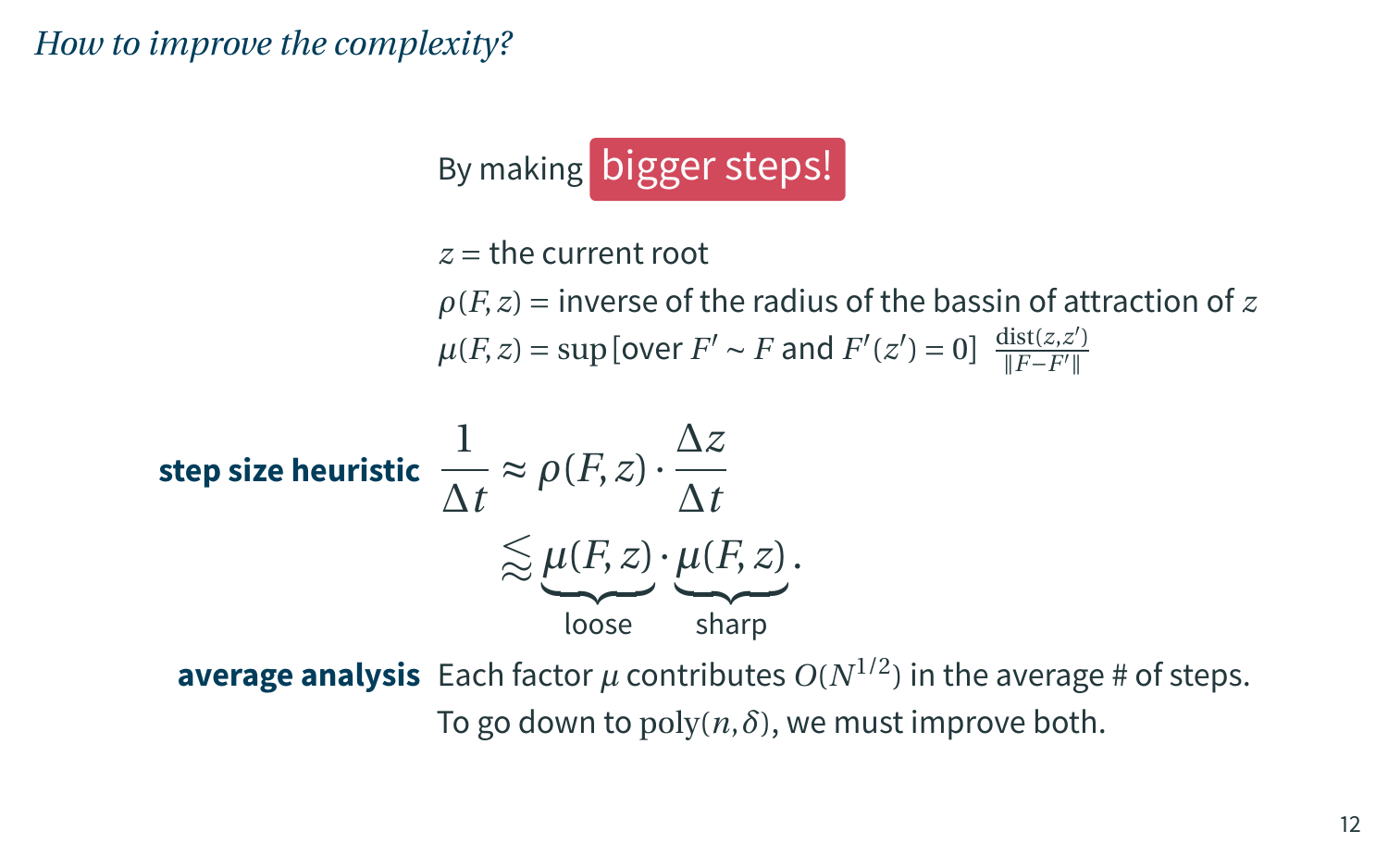### *Changing the path*

**an old idea** Can we choose a path that keeps  $\mu(F, z)$  low? i.e. that stays far from singularities? **yes!** Beltrán, Shub [\(2009\)](#page-0-0)

...but not applicable for polynomial system solving.



<sup>(</sup>Pictures by Juan Criado del Rey.)  $13$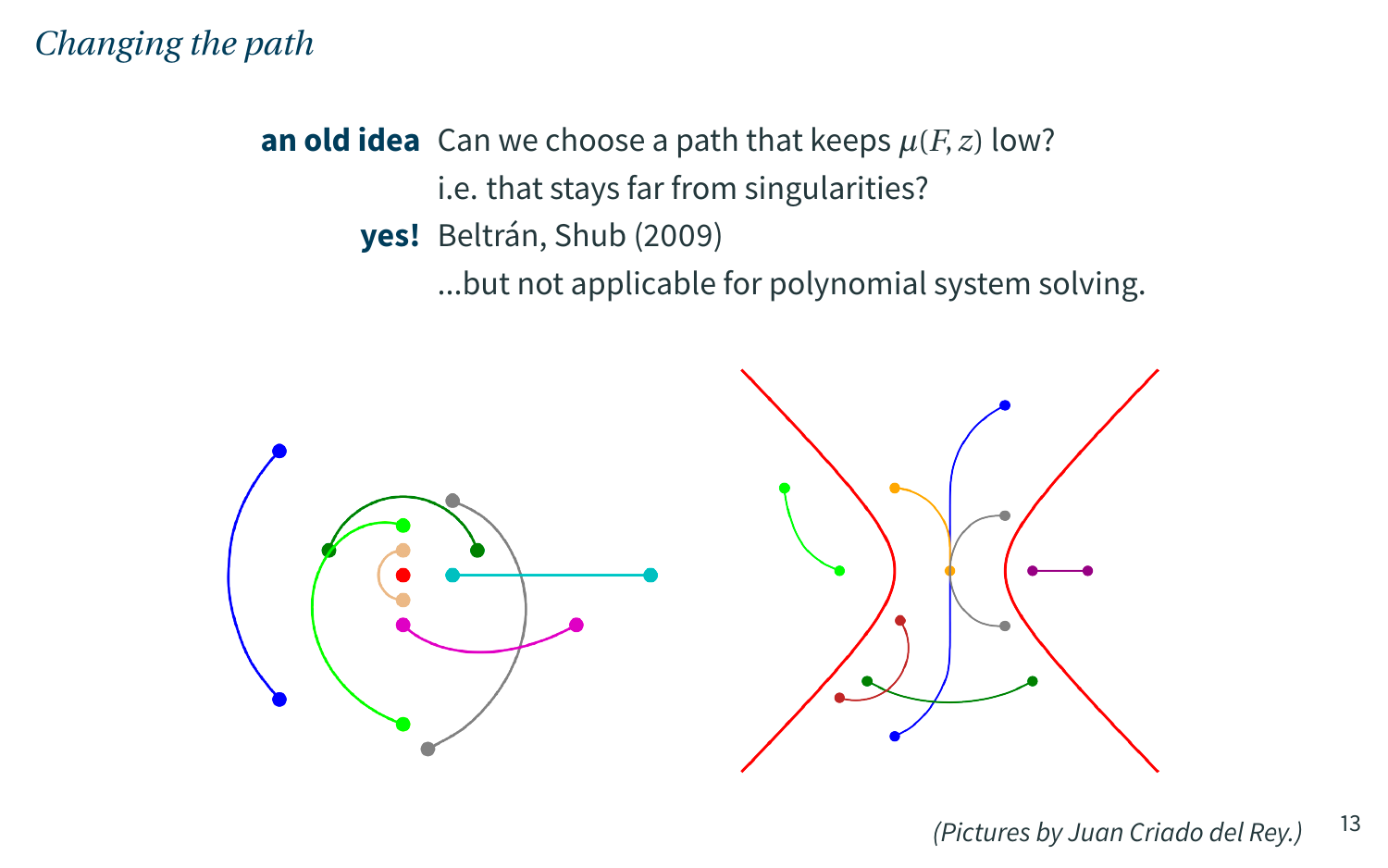### *Rigid continuation algorithm*

**input**  $f_1, \ldots, f_n$ , homogeneous polynomials of degree  $\delta$  in  $x_0, \ldots, x_n$ 

- **1** Pick  $x \in \mathbb{P}^n(\mathbb{C})$
- **2** For  $1 \le i \le n$ ,
	- **a** compute one point  $p_i \in \mathbb{P}^n(\mathbb{C})$  such that  $f_i(p_i) = 0$
	- **b** pick  $u_i \in U(n+1)$  such that  $u_i(x) = p_i$ .
- **3** Perform the numerical continuation with

$$
F_t = (f_1 \circ u_1^{1-t}, \dots, f_n \circ u_n^{1-t}).
$$

 $\mathsf{big\,win}$  the parameter space has  $O(n^3)$  dimensions, the conditioning is  $poly(n)$  on average

**total complexity**  $O(n^6 \delta^4 N) = N^{1+o(1)}$  operation on average, quasilinear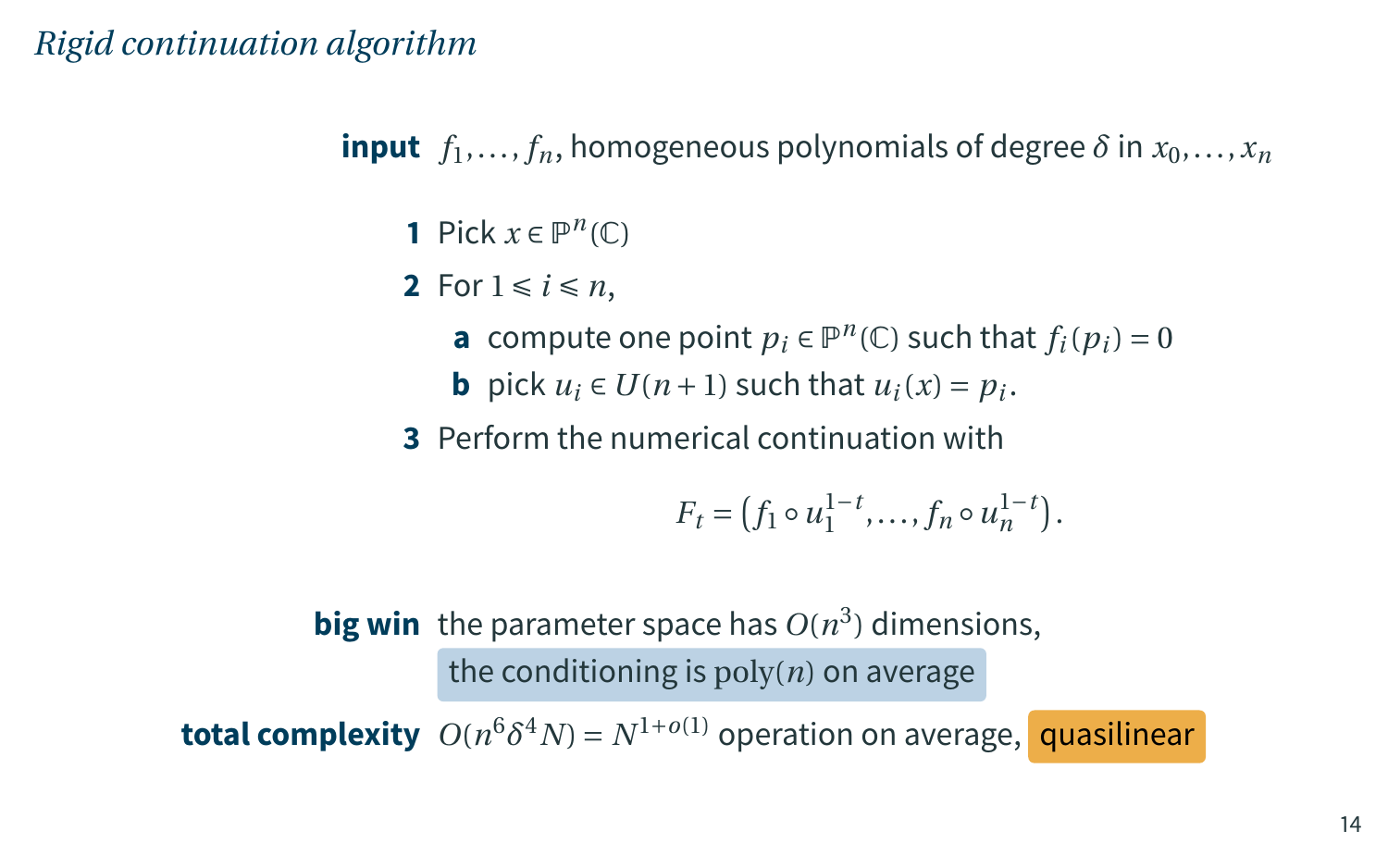<span id="page-17-0"></span>**[Toward structured systems](#page-17-0)**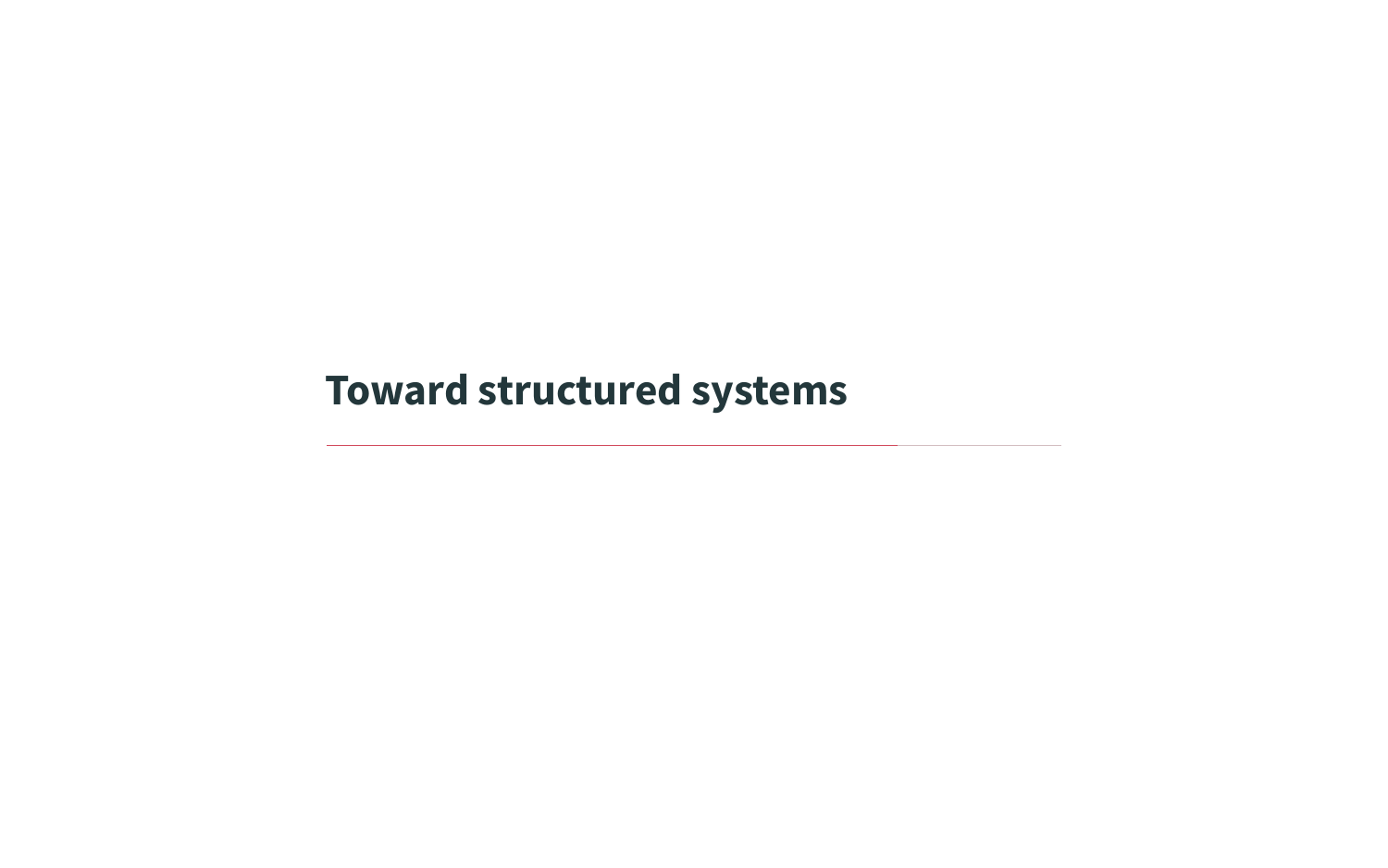*Why structured systems?*

**structures** sparse symmetries low evaluation complexity black box This includes most practical examples! Traditional average analysis is irrelevant.

**observation** A poly(*N*) complexity is far from what we observe in practice. We want  $\text{poly}(n, \delta) \text{cost}(\text{input})$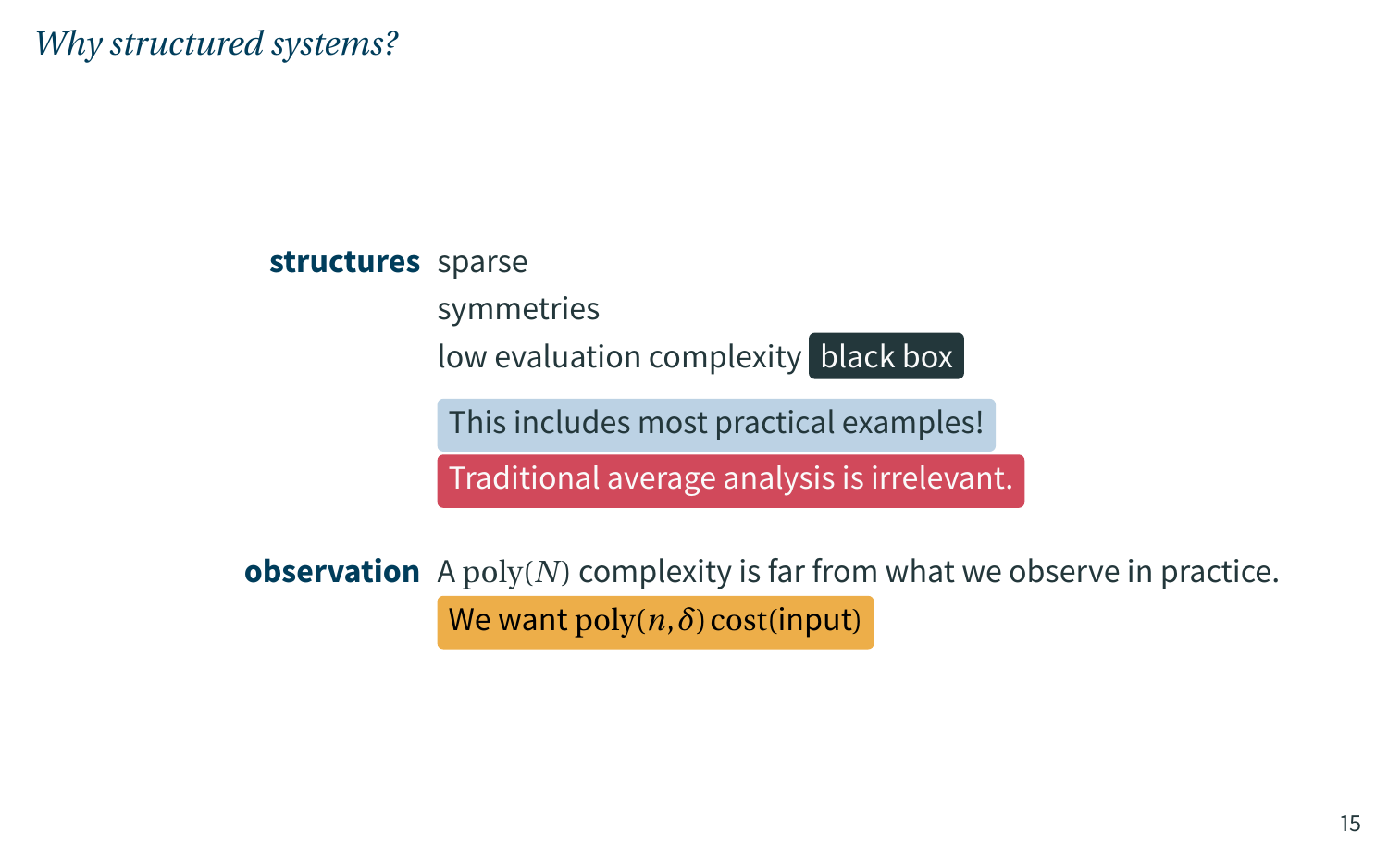#### *Black box input*

## **input** *F* given as a black box function

**question** Can we adapt the rigid continuation algorithm? Yes! , but with small probability of failure

**difficulty** Computing  $\gamma$  requires all coefficients, costs  $N \gg \text{cost}(F)$ .

stochastic formulation 
$$
\gamma(f, z) \approx \min_{\rho > 0} \frac{\mathbb{E} |f(z + \rho w) - f(z)|}{\rho^2 ||\mathbf{d}_z f||},
$$
  
with *w* uniformly distributed in the unit ball.  
Stochastic optimization problem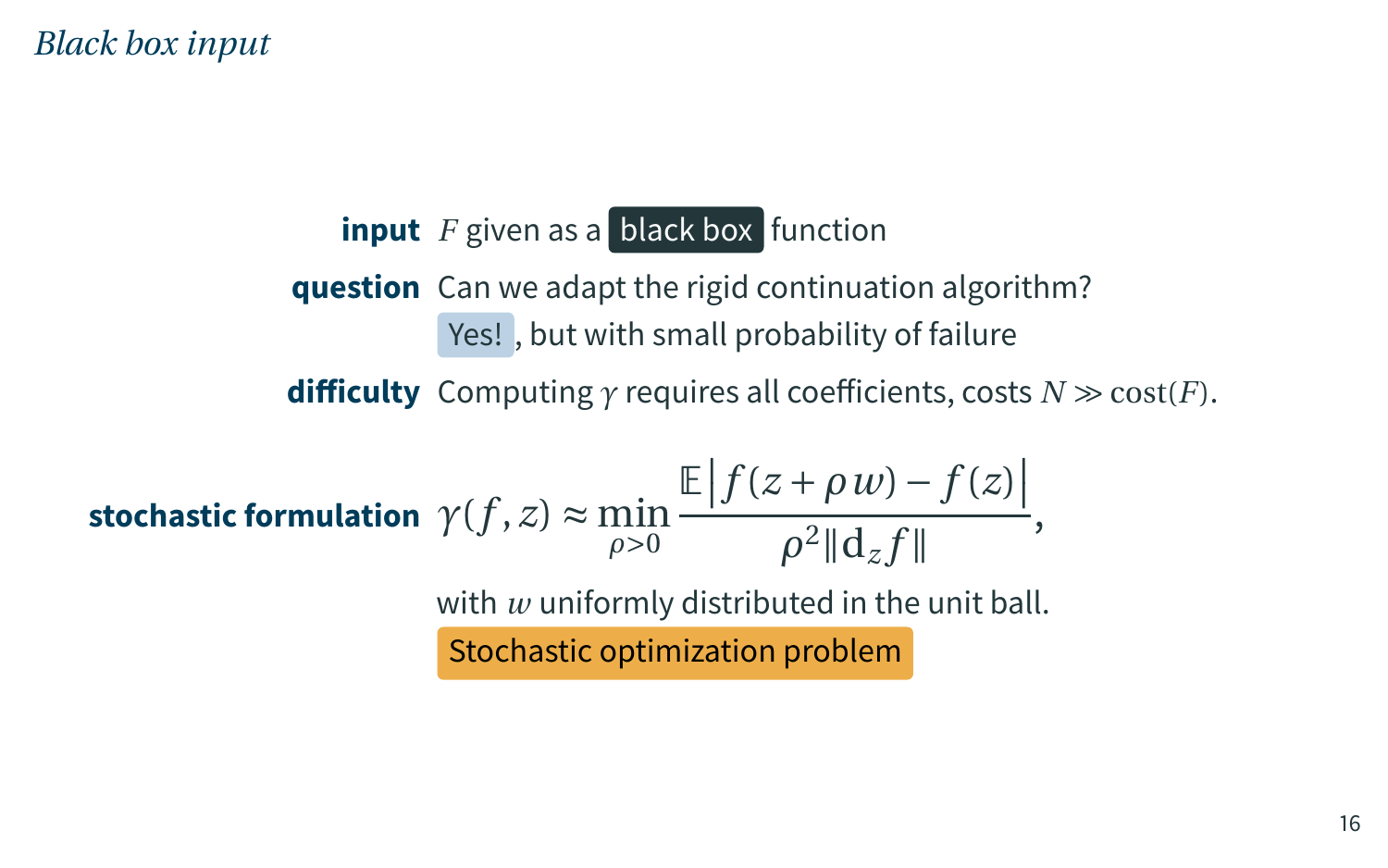*Random black box input*

**input** *F* given as a **black box** function, randomly distributed **question** Is the average complexity  $poly(n, \delta) \text{cost}(F)$ ? Watch arXiv...

**random black boxes** What it is?

A random model for a black box (homogeneous) polynomial:

 $f(x_0,...,x_n) = \text{trace}(A_1(x_0,...,x_n) \cdots A_\delta(x_0,...,x_n)),$ 

where the  $A_i$  are  $r \times r$  matrices with degree 1 entries, coeefficients are i.i.d. Gaussian.

**evaluation complexity**  $O(r^3\delta + r^2n)$ 

The parameter *r* reflects the complexity of evaluating *f* . Polynomially equivalent to Valiant's determinantal complexity.